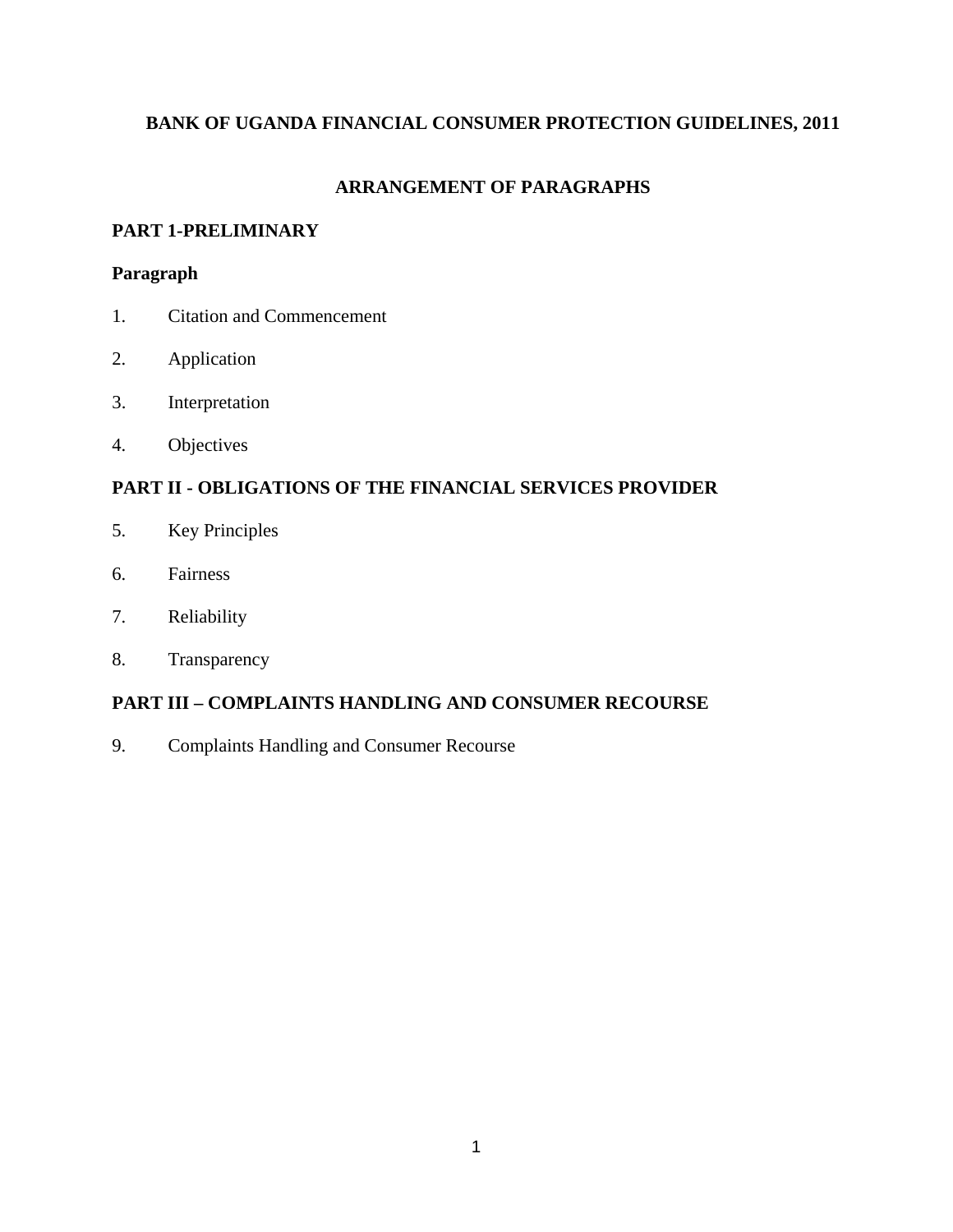### **BANK OF UGANDA FINANCIAL CONSUMER PROTECTION GUIDELINES, 2011**

# **PART I**

### **PRELIMINARY**

#### **1. Citation and Commencement**

These Guidelines may be cited as the Bank of Uganda Financial Consumer Protection Guidelines, 2011 and shall take effect on June 1, 2011.

#### **2. Application**

These Guidelines shall apply to:

- (a) all financial services providers regulated by Bank of Uganda in respect of business they transact in Uganda; and
- (b) the agents of all financial services providers regulated by Bank of Uganda in respect of business the agent transacts in Uganda.

#### **3. Interpretation**

In these Guidelines unless the context otherwise requires-

"advertisement" means any form of public notice which is an attempt to invite or induce, directly or indirectly, any person to purchase or acquire an interest in a product or service;

 "ATM card" means a card that may be used to obtain cash and other services from an Automated Teller Machine;

"card" means any card that may be used to pay for goods and services or to withdraw or deposit cash;

"complaint" means any oral or written expression of dissatisfaction about the provision of, or failure to provide, a financial product or service:

- (a) which is made to a financial services provider by, or on behalf of, a consumer; and
- (b) which alleges that, as a result of an act or omission by or on behalf of the financial services provider, the consumer has suffered or may suffer: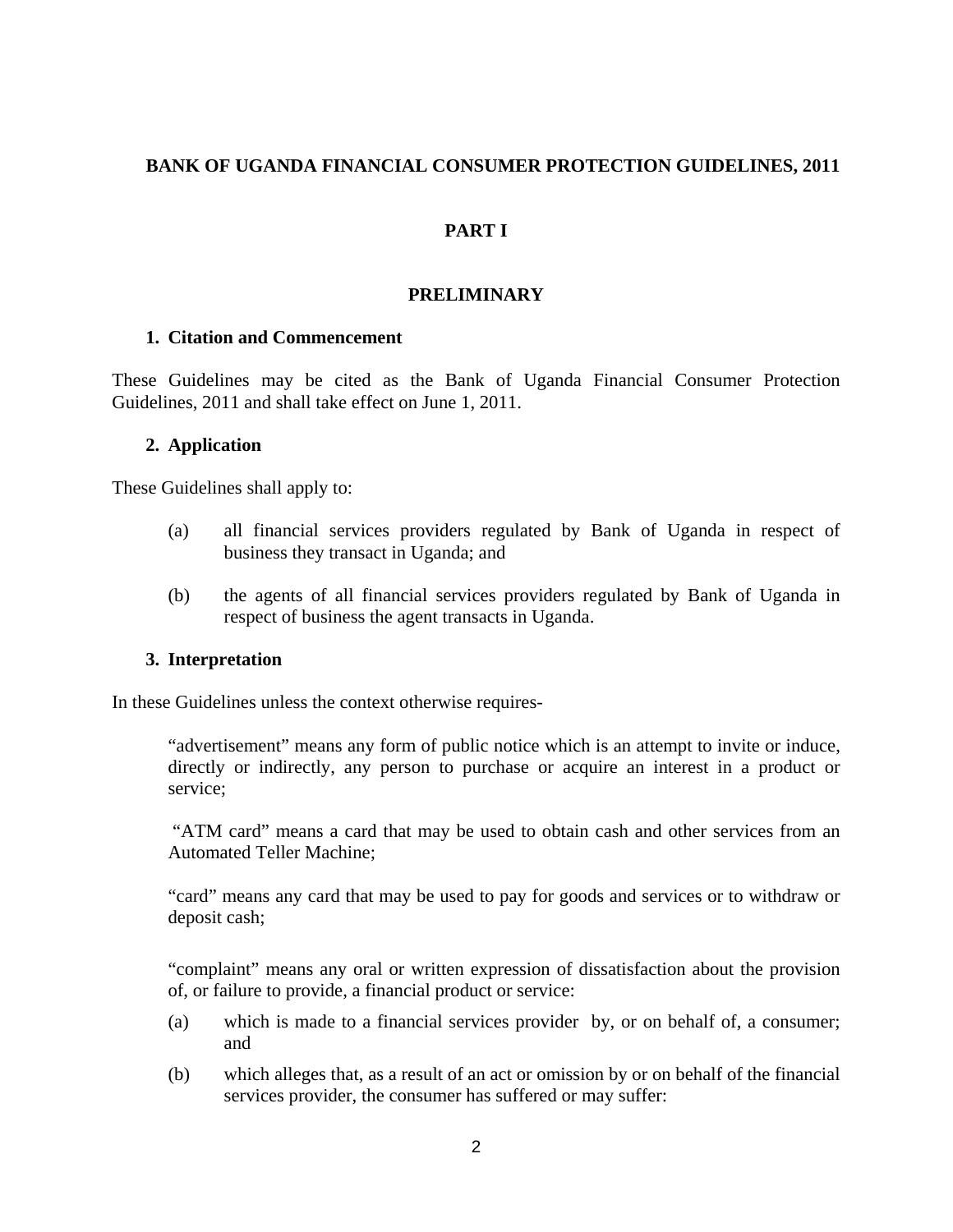- (i) financial loss;
- (ii) material inconvenience; or
- (iii) material distress.

"consumer" means an individual or a small firm who uses, has used, or is or may be contemplating using, any of the products or services provided by a financial services provider;

"financial services provider" means a bank, a credit institution, a microfinance deposit taking institution, a forex bureau or a money remittance company which is regulated by Bank of Uganda;

"firm" means any person engaged in an economic activity irrespective of legal form and includes a company, partnership, sole proprietorship, association and co-operative;

"guarantee" means any document, notice or other written statement containing an undertaking, however described, given by a person called the guarantor promising to fulfil the obligations or discharge the liability of a third party if that third party fails to do so;

"guarantor" means a person who issues a guarantee;

"key facts document" means a document that highlights the key characteristics of a financial product or service.

"Personal Identification Number (PIN)" means a password or other code used by a cardholder on a strictly confidential basis to access financial services;

"small firm" means a firm which employs up to ten (10) individuals only;

"total cost of credit" means the total costs which a borrower would need to pay for a loan.

*The total cost of credit is calculated by adding together all costs which the borrower would need to pay over the period of a loan. That is, it is the total sum which the borrower would need to repay, less the capital sum which is to be borrowed. The costs which the borrower would need to pay include interest payments, together with any fees, charges, commissions, etc. The calculation of the total cost of credit does not take account of the timing (within the period of the loan) of interest payments, fees, charges, commissions, etc.* 

# **4. Objectives**

The objectives of these guidelines are to -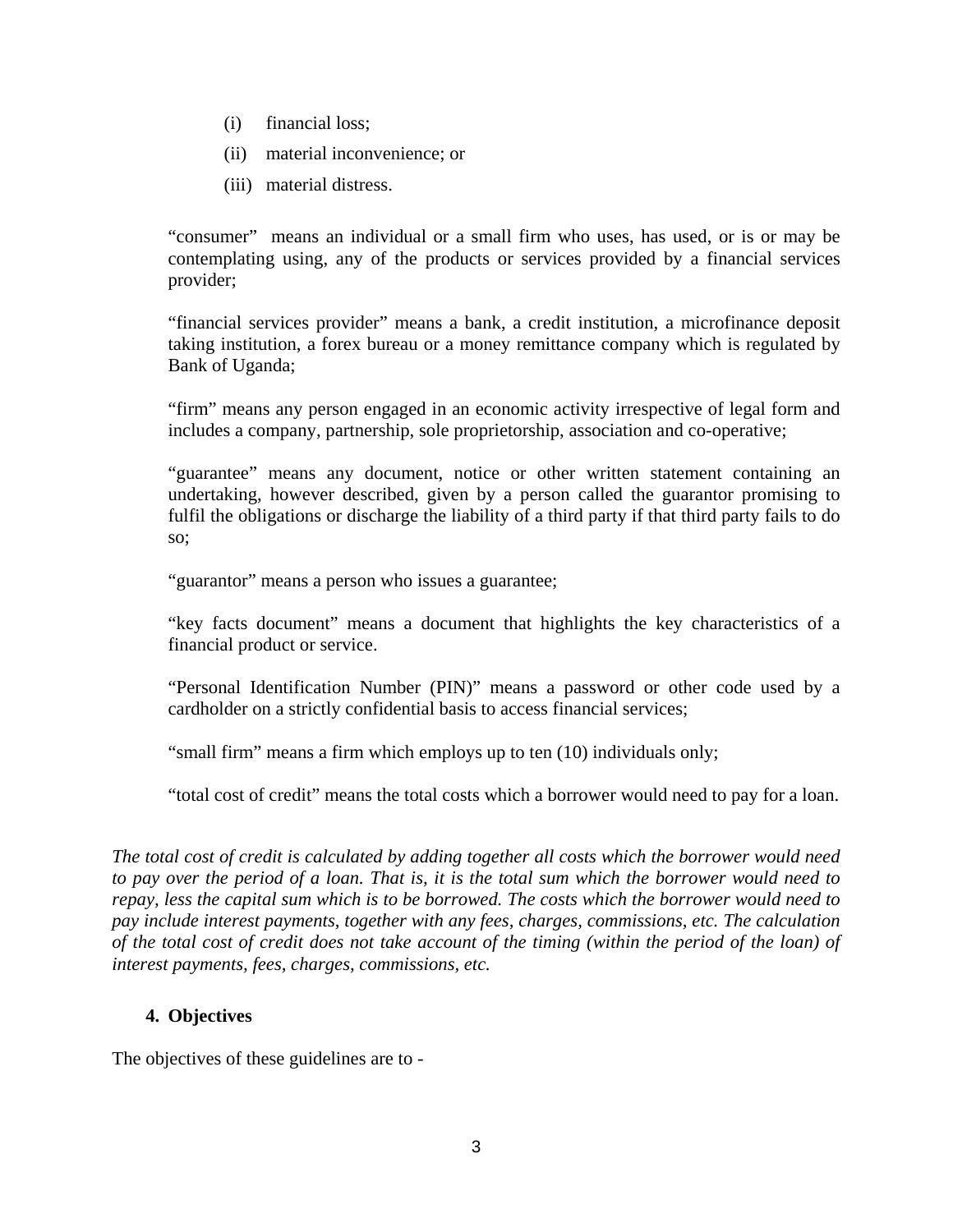- (a) promote fair and equitable financial services practices by setting minimum standards for financial services providers in dealing with consumers;
- (b) increase transparency in order to inform and empower consumers of financial services;
- (c) foster confidence in the financial services sector; and
- (d) provide efficient and effective mechanisms for handling consumer complaints relating to the provision of financial products and services.

#### **PART II**

### **OBLIGATIONS OF THE FINANCIAL SERVICES PROVIDER**

#### **5. Key Principles**

The relationship between a financial services provider and a consumer shall be guided by three key principles:

- (a) Fairness;
- (b) Reliability; and
- (c) Transparency.

#### **6. Fairness**

#### **(1) General Requirements**

- (a) A financial services provider shall act fairly and reasonably in all its dealings with a consumer.
- (b) A financial services provider shall not:
	- (i) engage in unfair, deceptive or aggressive practices such as threatening, intimidating, being violent towards, abusing, or humiliating a consumer;
	- (ii) offer, accept or ask for bribes or other 'gifts' or unfair inducements;

*For the purposes of paragraph 6(1)(b)(ii), the term "gift" does not include promotional gifts or materials which are provided to customers generally or to a particular class or classes of consumers.* 

- (iii) discriminate against any consumer on the grounds of sex, race, colour, ethnic origin, tribe, birth, creed or religion, social standing, political opinion or disability;
- (iv) take advantage of a consumer whether or not he or she is able to fully understand the character or nature of a proposed transaction;
- (v) include an unconscionable term in an agreement;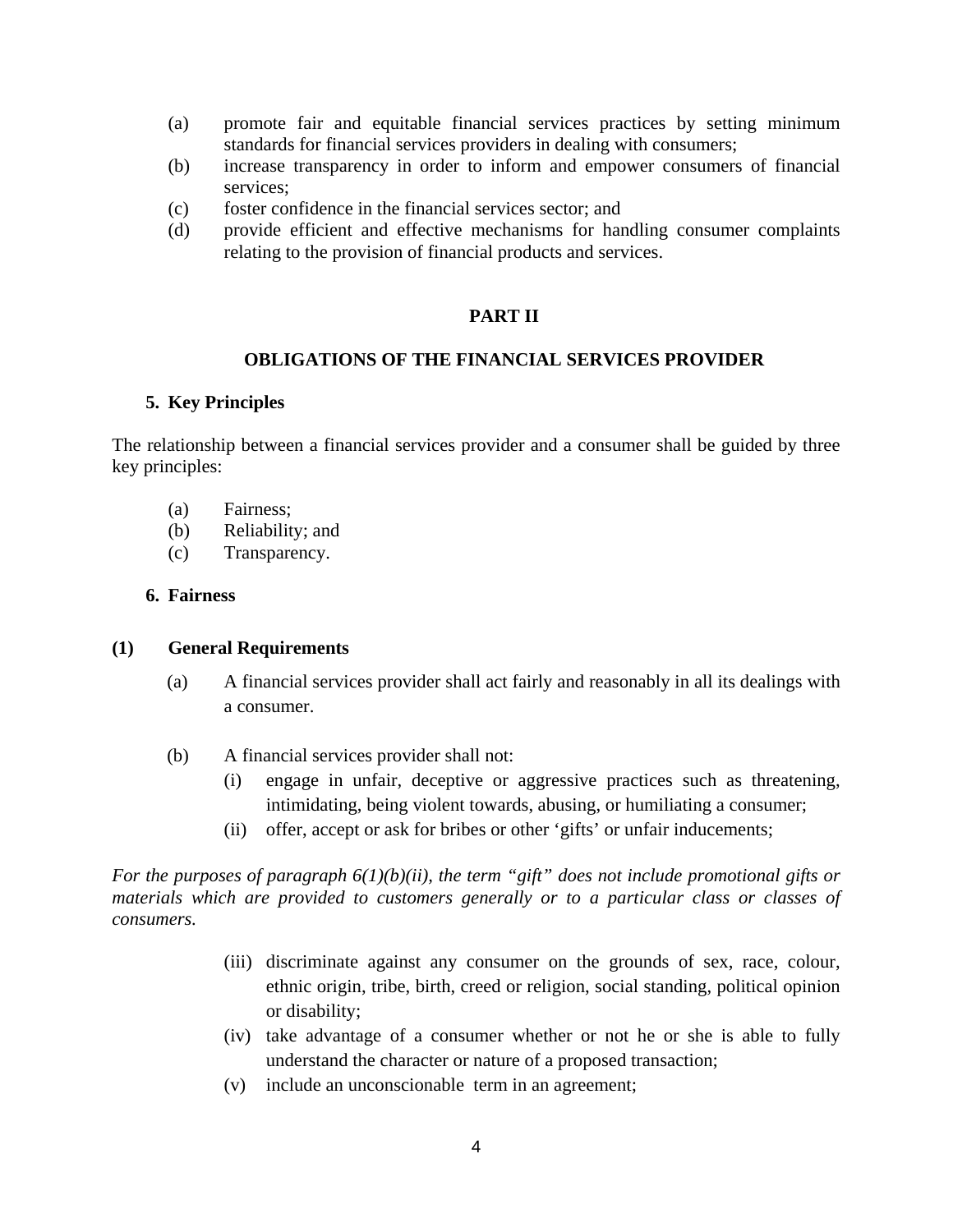- (vi) exert undue influence or duress on a consumer to enter into a transaction;
- (vii) disguise, diminish, obscure or conceal a material fact or warning through, among others, use of print whose font size is less than 10 point, describing the material fact or warning in complex language, use of voluminous documents or omitting a material fact or warning;
- (viii) mislead the consumer; or
- (ix) lend recklessly.
- (c) For purposes of paragraph  $6(1)(b)(ix)$ , a financial services provider shall be deemed to have lent recklessly if:
	- (i) either it took no steps to assess the proposed consumer's general understanding and appreciation of the risks and costs of the proposed credit agreement and his or her rights and obligations under the agreement; his or her debt repayment history for credit; his or her existing financial means, prospects and obligations; and whether there is a reasonable basis to conclude that any commercial purpose may prove to be successful, if the consumer has such a purpose in applying for the credit; or
	- (ii) after conducting an assessment, the financial services provider still entered into the credit agreement with the consumer despite the fact that the prevalence of information available to the financial services provider indicated that the consumer did not generally understand or appreciate his or her risks, costs or obligations under the proposed credit agreement; entering into that credit agreement would make the consumer over-indebted; or that there is no reasonable basis for concluding that any commercial purpose for applying for the credit may prove to be successful.
- (d) A consumer is over-indebted if the prevalence of available information at the time a determination is made indicates that the consumer is or will be unable to satisfy in a timely manner all the obligations under all the credit agreements to which the consumer is a party, having regard to that consumer's:
	- (i) financial means, prospects and obligations; and
	- (ii) probable propensity to satisfy in a timely manner all the obligations under all the credit agreements to which the consumer is a party, as indicated by the consumer's history of debt repayment.

### **(2) Provision of Information and Advice to a Consumer**

- (a) Prior to a consumer choosing a product or service, a financial services provider shall:
	- (i) explain clearly in plain language the key features of the range of products and services that the consumer is interested in so as to enable the consumer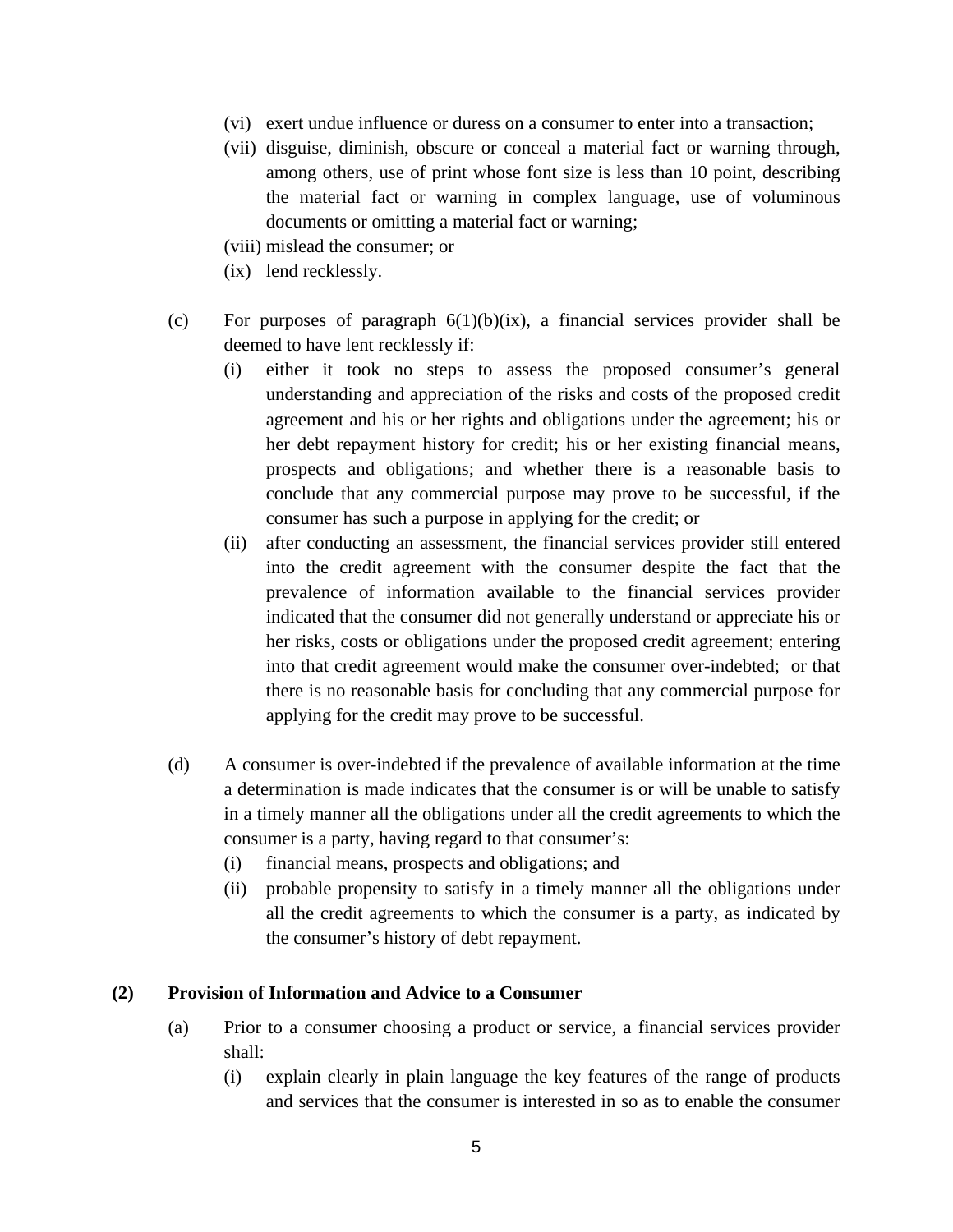to arrive at an informed decision about these products and services, including any charges and fees which would be incurred; and

- (ii) request the consumer to provide all the information needed to verify whether or not the consumer is eligible for a product or service in which the consumer is interested.
- (b) Where a consumer has chosen a product or service, a financial services provider shall before the consumer buys the product or service:
	- (i) provide the consumer with a key facts document for the product or service;
	- (ii) give the consumer a copy of the terms and conditions for the consumer's agreement or consent; and
	- (iii) inform the consumer of the applicable charges, fees or additional interest the consumer will bear should the consumer decide on an early termination of any contract.

# **(3) Suitability of Advice**

- (a) Where a financial services provider gives advice to a consumer, the financial services provider shall ensure that:
	- (i) the advice is suitable, taking into account the circumstances and needs of the consumer;
	- (ii) any product or service which the provider recommends a consumer to buy is suitable for the consumer;
	- (iii) there is no other product or service available to the financial services provider that would be more suitable for the consumer;
	- (iv) the provider keeps sufficient records of each piece of advice it has given to a consumer to enable it to demonstrate that it has complied with paragraph  $6(3)(a)(i)$ , (ii) and (iii); and
	- (v) it clearly informs the consumer of any actual or potential conflict of interest.

*A conflict of interest would arise where, for example, a member of staff dealing with the consumer would earn a fee or commission if the consumer buys a product which has been recommended by that member of staff.* 

(b) A financial services provider shall obtain from the consumer such information as is necessary for the provider to comply with paragraph  $6(3)(a)(i)$ , (ii) and (iii).

*For the purposes of paragraph 6(3) of the guidelines, a financial services provider gives advice when it makes a personal recommendation to a consumer about the purchase of a product or service.*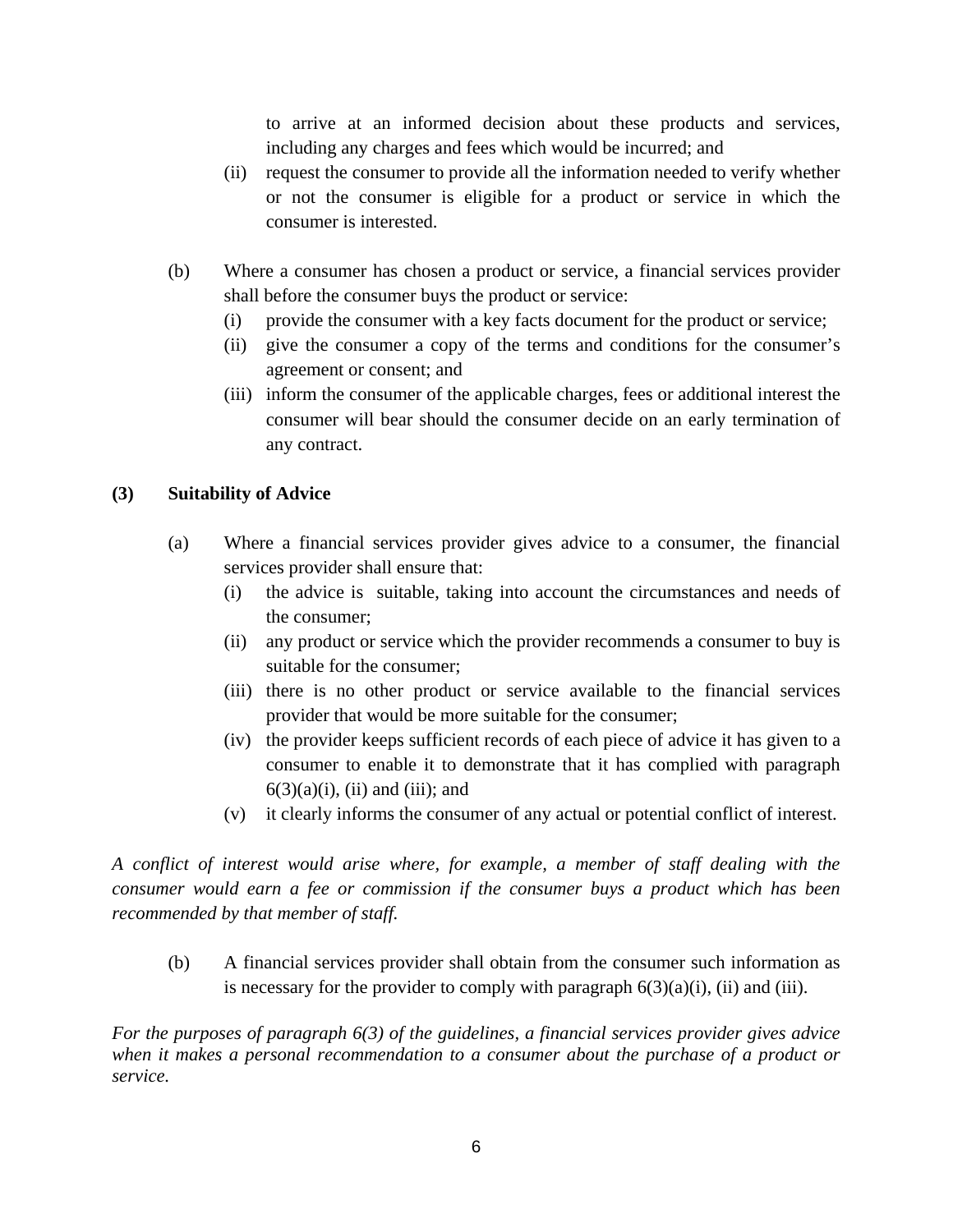*If a provider is not giving advice to a consumer, it should not give the consumer the impression that it has checked whether a product or service is suitable; and it would not be appropriate to answer questions such as "what should I do" or "which one would you choose". If the consumer is confused or unsure, it is good practice to suggest that the consumer obtains advice.* 

# **(4) Conditional Sales**

- (a) A financial services provider shall not require a consumer who buys one product to buy another product from a specified services provider.
- (b) Notwithstanding paragraph 6(4)(a) above, a financial services provider may restrict the choice of a consumer as regards an insurance company or other service provider so long as it provides a consumer with a pool of at least four insurance companies or other service providers to select from.

*Paragraph 6(4) does not preclude a financial services provider from offering linked products (e.g. making it a condition of a salary loan that the consumer has a current account with that same provider) where the provider is itself providing each of these linked products.* 

# **(5) Guarantor**

Prior to a person acting as a guarantor, a financial services provider shall in writing:

- (a) advise the person of the quantum and nature of his or her potential liabilities; and
- (b) advise the person to seek independent legal advice before acting as a personal guarantor.

# **(6) Cooling off period**

- (a) Notwithstanding any other paragraph in these guidelines, a consumer may, within ten working days after signing a contract to purchase a financial product or service, revoke or terminate the contract for provision of a financial product or service entered into with a financial services provider by written notice delivered to the financial services provider.
- (b) The revocation or termination of the contract for provision of a financial product or service shall be effective if the consumer repays the full amount of the loan at the time of cancellation of the contract and any other administration fee or charge, where applicable, for costs which have been reasonably incurred by the financial services provider prior to the exercise by the consumer of the cooling off right.
- (c) The administrative fee or charge in paragraph 6(6)(b) above shall not exceed five per cent (5%) of the value of the loan.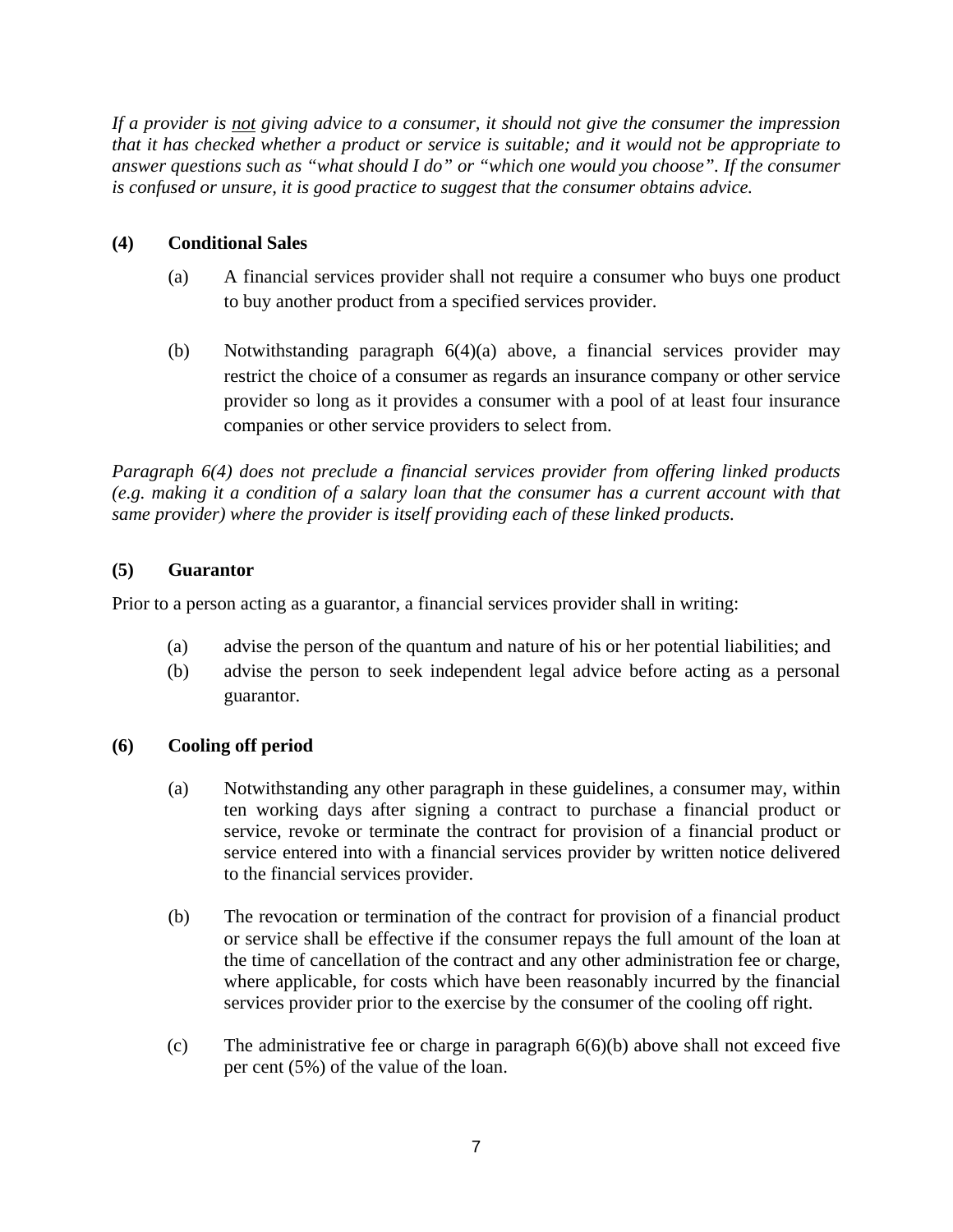- (d) The ten working days period provided under paragraph 6(6)(a) above shall be calculated from the day when the consumer signed the contract and shall exclude Saturdays, Sundays and public holidays.
- (e) The written notice provided for under paragraph 6(6)(a) above shall have no effect unless it:
	- (i) is signed by the purchaser or his or her agent acting on his or her written authority;
	- (ii) refers specifically to the agreement that is being revoked or terminated; and
	- (iii) is unconditional.
- (f) For purposes of paragraph  $6(6)(a)$ , (b), (c) (d) and (e) above, a financial services provider shall at the time the consumer enters into the contract:
	- (i) explain to the consumer that he or she has the right to revoke or terminate the sale agreement within ten working days after he or she signed it;
	- (ii) explain to the consumer how and when the consumer must exercise the cooling off right should he or she wish to do so;
	- (iii) explain to the consumer that the sale agreement in question will no longer have any legal effect;
	- (iv) advise the consumer of his or her liability to pay an administration fee or charge, where applicable, for costs which have been reasonably incurred by the financial services provider prior to the exercise by the consumer of the cooling off right; and
	- (v) state in the contract entered into with the consumer for provision of a financial product or service the date on which the consumer's cooling off right expires.
- (g) The right to cooling off shall be exercised by a consumer who has been granted a loan:
	- (i) of at least UGX 3,000,000= (Three million shillings); and
	- (ii) whose duration is at least one year.

*Two or more loans given within two weeks of each other by the same financial services provider to the same borrower should, for these purposes, be regarded as a single loan.* 

(h) For purposes of paragraph 6(6)(g) above, a financial services provider shall include in the contract of a consumer a clause on the right to cooling off.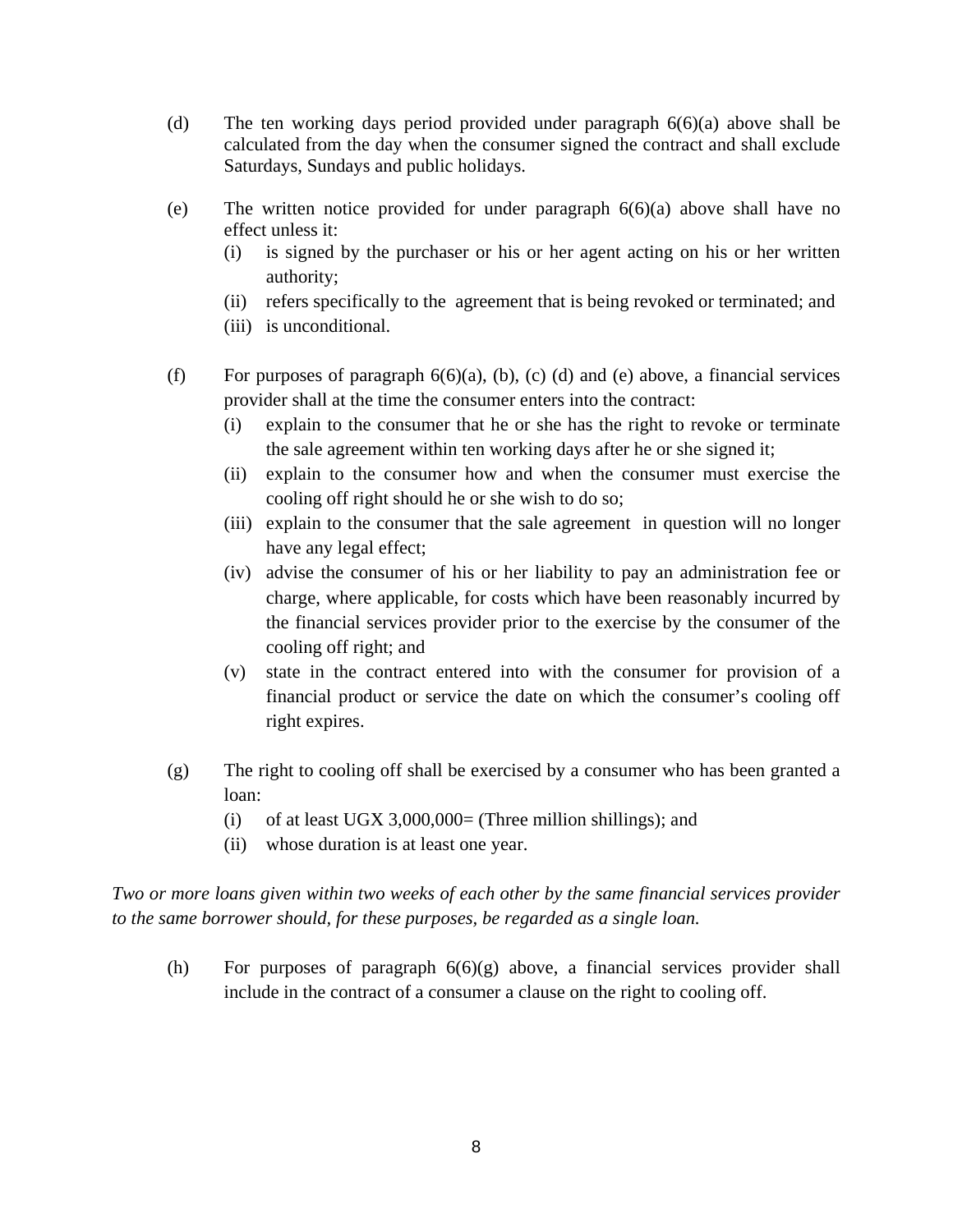### **(7) Statements of Deposit and Loan Accounts**

- (a) Where a consumer has a bank account or a loan with a financial services provider, the financial services provider shall provide the consumer with statements of his or her bank account or loan account showing what transpired since the last statement that affected the account of the consumer, including balance changes, payments, disbursements and costs.
- (b) For purposes of paragraph  $6(7)(a)$  above, the consumer and the financial services provider shall agree on the frequency and the mode of communicating to the consumer his or her bank account statement.

# **(8) Notice of Changes to Terms and Conditions**

A financial services provider shall ensure that a consumer is notified-

- (a) at least thirty days in advance before implementing any changes to the terms and conditions, fees or charges, discontinuation of services or relocation of premises of the financial services provider.
- (b) immediately of any changes in interest rates regarding the product or service.

### **(9) Debt Recovery Expenses**

- (a) Where a consumer is unable to repay a loan, a financial services provider shall have the right to take steps to recover the amount owing to it by the consumer.
- (b) In recovering the amount owing, a financial services provider:
	- (i) shall not claim from the consumer unreasonable costs and expenses which the financial services provider has incurred;
	- (ii) shall provide the consumer with a detailed breakdown of the costs and expenses incurred;
	- (iii) may offset the outstanding amount owing with any credit balances in the consumer's other account or accounts with the financial services provider; and
	- (iv) shall not try to recover the debt from a third party including the consumer's referees, family members or friends if the third party has not signed a contract to guarantee the liability of the consumer.

*For purposes of paragraph 6(9), debt recovery should be transparent and assets to be sold off should have a fair value that is in line with the market rate.*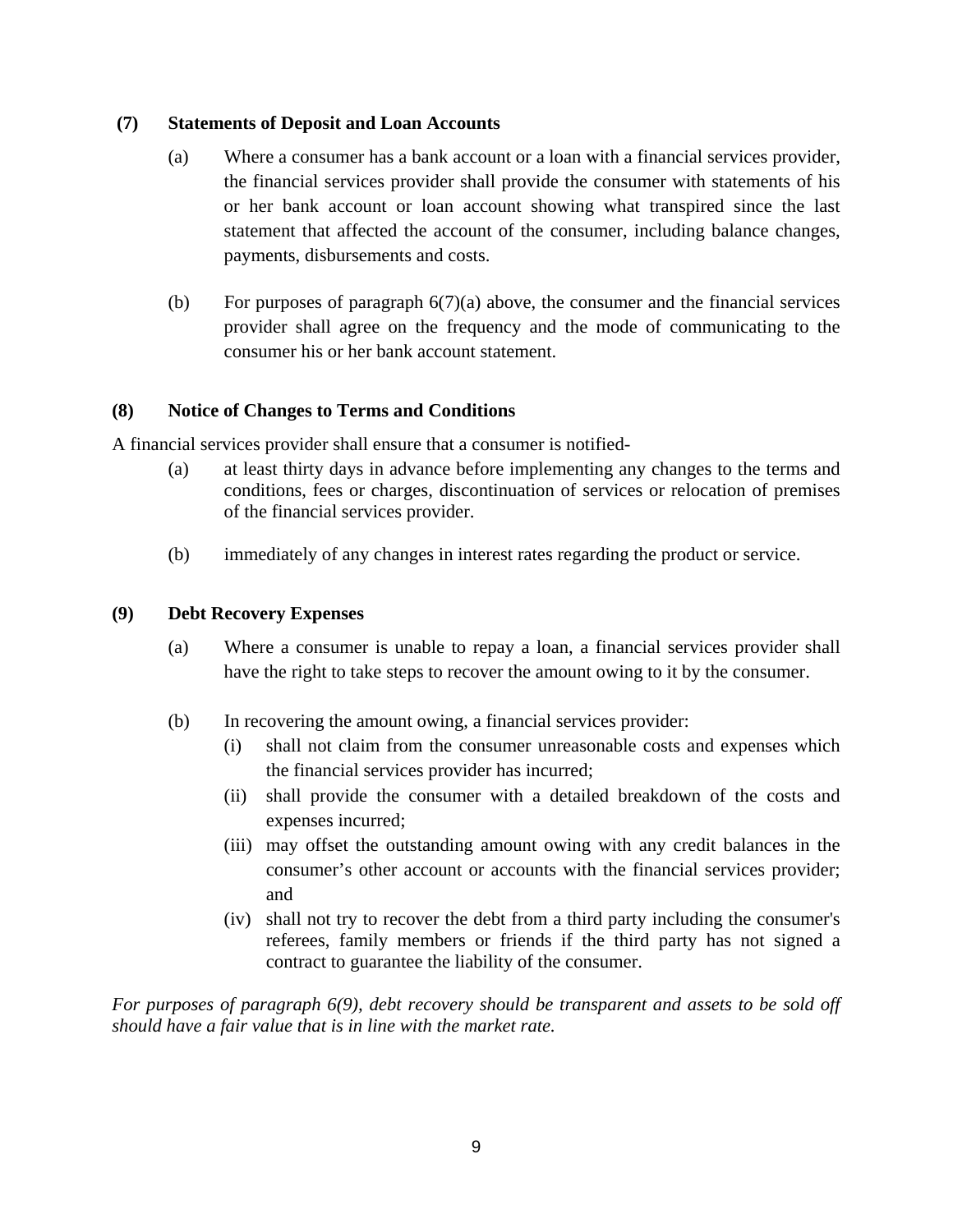### **(10) Closing of Accounts**

A financial services provider shall not close an account of a consumer without giving the consumer fourteen days notice from the date of receipt of such notice except:

- (a) where the account is being used for criminal activity; or
- (b) where the consumer has been threatening, intimidating or violent towards staff of the financial services provider.

# **7. Reliability**

## **(1) Updating the Address of a Consumer**

- (a) To enable a financial services provider to serve a consumer better and keep a consumer informed, a financial services provider shall request a consumer to keep the financial services provider informed of any change in his or her postal address, physical address, e-mail address or telephone number.
- (b) Where a financial services provider communicates with a consumer using an address that the consumer has most recently provided to the financial services provider, that address shall be deemed to be the address of the consumer.

*For the purposes of paragraph 7(1)(b), "an address that the consumer has most recently provided" includes the most recent amendments (if any) to his or her address which the consumer has notified to the provider.* 

# **(2) Reliability and self-service banking channels**

- (a) A financial services provider shall ensure that where Automatic Teller Machines (ATMs) or other self-service banking channels are offered, the ATMs and selfservice banking channels shall be available both day and night to serve a consumer; except that the machines may be temporarily inaccessible:
	- (i) due to an emergency which is beyond the control of the financial services provider; or
	- (ii) when they undergo regular servicing and maintenance.
- (b) For the purposes of paragraph  $7(2)(ii)$ , a financial services provider shall advise consumers of the time when ATMs and other self-service banking channels will be serviced and maintained to enable consumers to know when they will be unable to use ATMs and other self-service banking channels.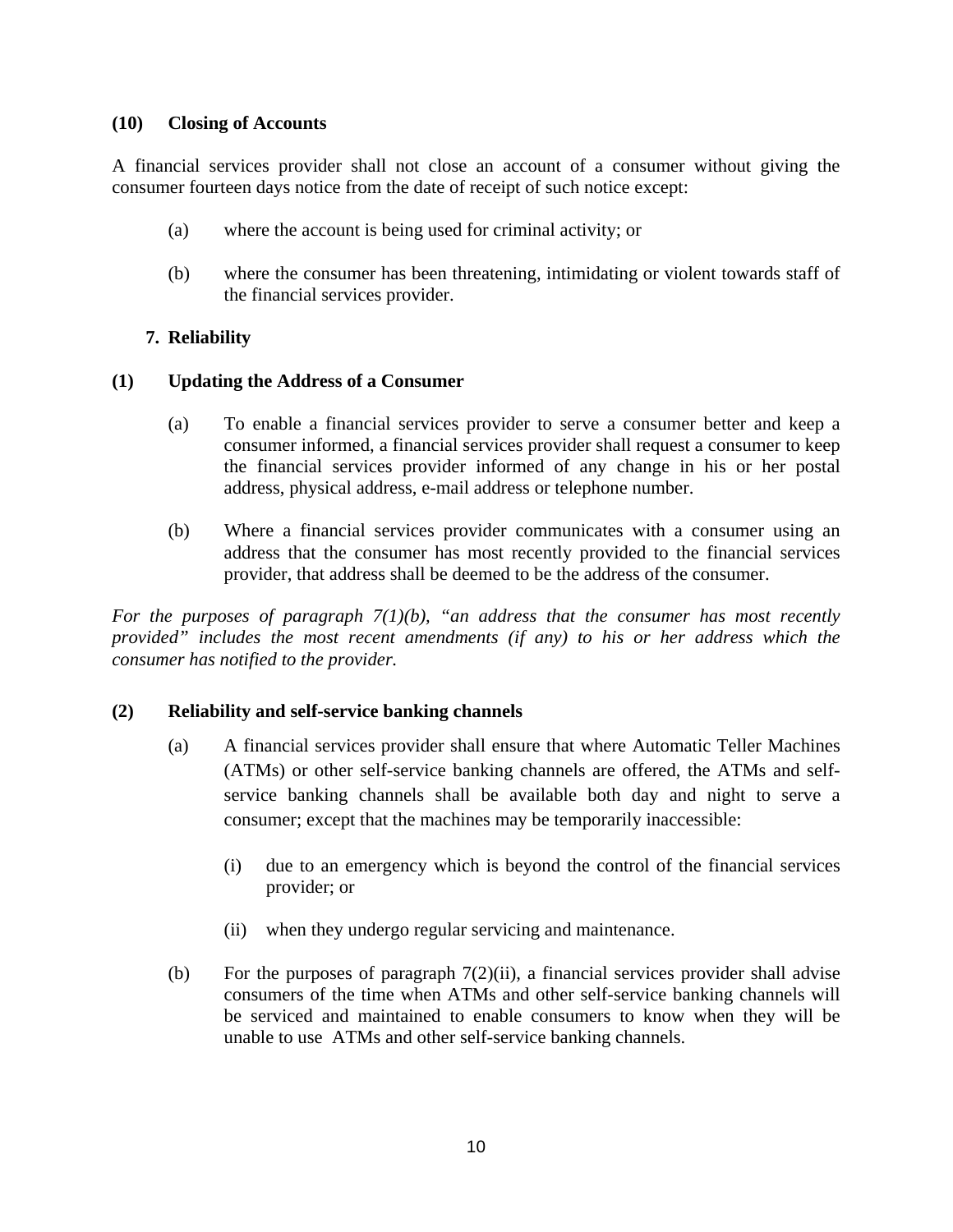## **(3) Safeguarding Consumer Information**

- (a) A financial services provider shall not disclose any information about a consumer to a third party except where:
	- (i) the financial services provider is compelled by law to disclose the information; or
	- (ii) the disclosure is made with the express consent of the consumer.
- (b) The duty not to disclose any information about the consumer includes information relating to the consumer's account and any information about the relationship between the financial services provider and the consumer.

## **(4) Protecting an Account of a Consumer**

- (a) A financial services provider shall advise a consumer who uses a cheque book facility:
	- (i) to protect and keep his or her cheque book, card and passbook in a safe and locked place, when he or she is not using them;
	- (ii) not to pre-sign their cheques;
	- (iii) to write their instructions on cheques in dark ink, such as black or navy, not red, light, or fluorescent ink;
	- (iv) to write their cheque in such a way as to prevent unauthorised insertions, by ruling off any blank space after the payee's name and always inserting the word "only" after the amount in words;
	- (v) if using "A/C payee" rubber stamps, to use dark ink;
	- (vi) not to use company rubber stamps as part of a consumer's signing mandate;
	- (vii) if using a cheque writer or franking machine, to use dark colour ribbon; and
	- (viii) not to use facsimile signatures on their cheques.
- (b) For purposes of protecting and securing a consumer's PIN, including for ATM services, phone-banking, internet banking, e-banking, mobile banking services and wireless banking, a financial services provider shall advise a consumer:
	- (i) not to allow anyone else to use his or her card, know his or her PIN or any other security information;
	- (ii) to memorise his or her PIN and other security information and destroy the notification immediately;
	- (iii) not to write down his or her PIN or password;
	- (iv) not to keep a record of his or her PIN or password together with his or her card;
	- (v) not to use easy-to-guess dates, numbers or passwords such as his or her passport number or birthday as the PIN or password; and
	- (vi) to change his or her PIN or password regularly.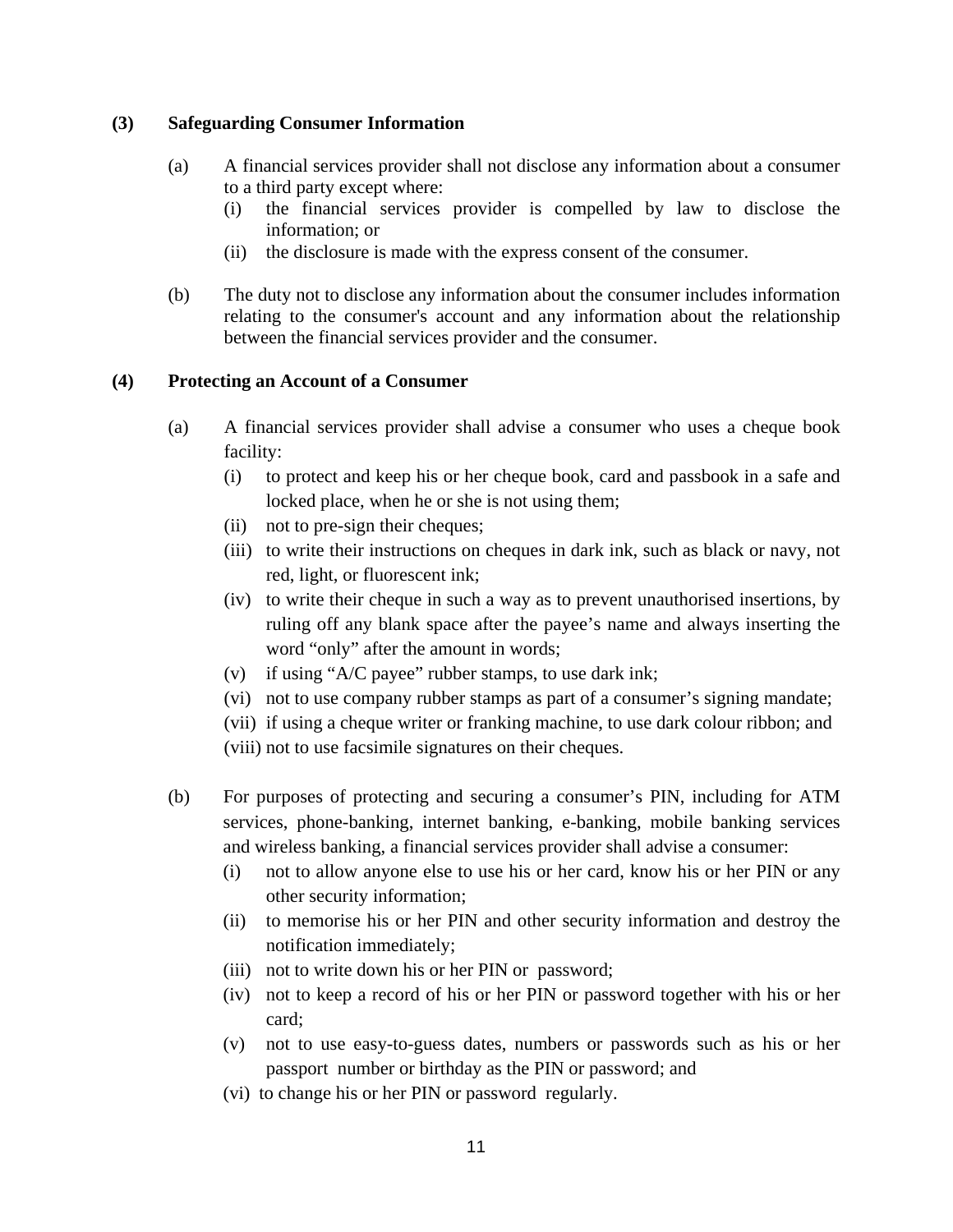- (c) The security advice provided for under paragraph 7(4)(a) and (b) above shall be given at the time the service is provided to the consumer.
- (d) A financial services provider shall post security advice at its branches, websites and any other communication channels which it uses alerting consumers about scams and other fraudulent practices involving the services which they offer.
- (e) A financial services provider shall provide the consumer with a 24-hour telephone service to enable consumers to report a lost or stolen card, cheque book or passbook or a suspected scam or fraud.

## **(5) Training, competence and supervision**

- (a) A financial services provider shall:
	- (i) assess the training needs of its staff when they take up a new role and at appropriate intervals after that (including if their role changes);
	- (ii) ensure that its staff receive sufficient training;
	- (iii) satisfy itself, on reasonable grounds, that its staff are competent to carry out their roles;
	- (iv) review at appropriate intervals the competence of its staff and take steps to ensure that they remain competent for their role; and
	- (v) arrange for its staff to be appropriately supervised.
- (b) Paragraph 7(5)(a) above applies to the extent necessary to ensure that the financial services provider complies with all other provisions in these Guidelines.
- (c) A financial services provider, in determining how to ensure that it complies with paragraph 7(5)(a) above, shall take into account such matters as:
	- (i) technical knowledge and its application;
	- (ii) skills and expertise; and
	- (iii) changes in the market and to products, legislation and regulation.
- (d) A financial services provider shall consider the level of relevant experience of a member of staff when determining the level of supervision required.

*A financial services provider need not assess whether or not a member of staff is competent in advance of that member of staff beginning his or her role. But until such time as the financial services provider has assessed a member of staff as being competent to undertake his or her role, the level and intensity of that supervision should normally be significantly more intensive.*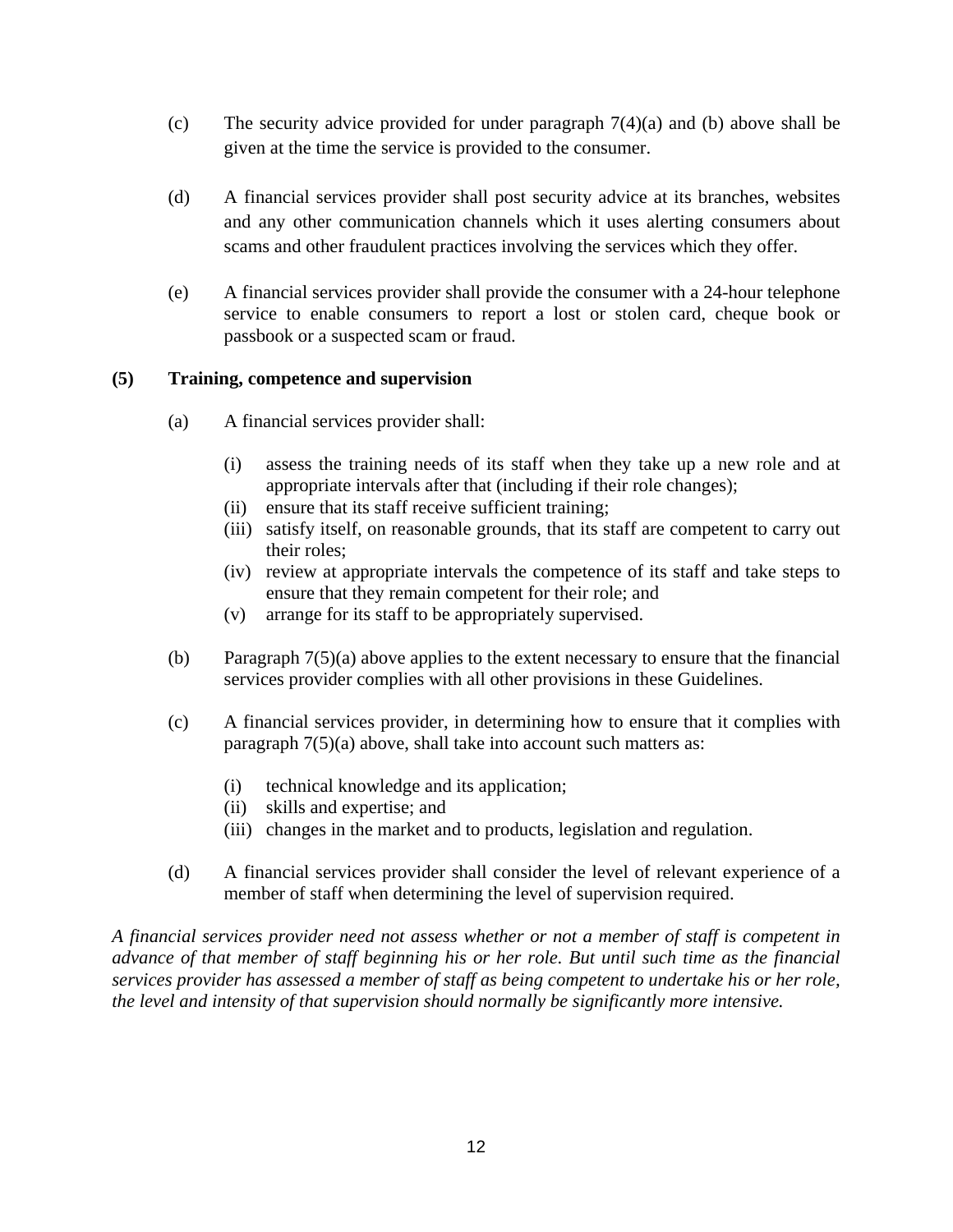# **8. Transparency**

# **(1) General Requirements**

A financial services provider shall:

a) ensure that any information given to a consumer whether in writing, electronically or orally is fair, clear and transparent;

*The information referred to in paragraph 8(1)(a) covers among other things benefits, prices, risks and the terms and conditions.* 

- b) ensure that the information in paragraph  $8(1)(a)$  above is easily comprehensible so that a consumer can make an informed choice about a product or service;
- c) ensure that the information is written in plain English and in a font size of not less than 10 point, so that it is clear and readable;
- d) where a consumer is unable to understand English, provide an oral explanation in a language the consumer understands;
- e) where a consumer is unable to understand written information, explain orally to the consumer the written information;
- f) ensure that where an oral explanation in paragraph  $8(1)(d)$  and (e) has been provided to the consumer, the consumer shall have a third party to countersign as evidence that an oral explanation has been given to the consumer;
- g) ensure that information on its products and services is updated and current and easily available at its branches, websites and any other communication channels which it uses; and
- h) ensure that it discloses at its branches, websites, advertisements, promotional materials and any other communication channels which it uses that it is regulated by Bank of Uganda.

*Disclosure of the name and contact details of the regulator will make a consumer aware that the financial services provider is regulated; and will assist the consumer to be able to contact the regulator if the consumer considers that the financial services provider has failed to comply with its regulatory requirements.*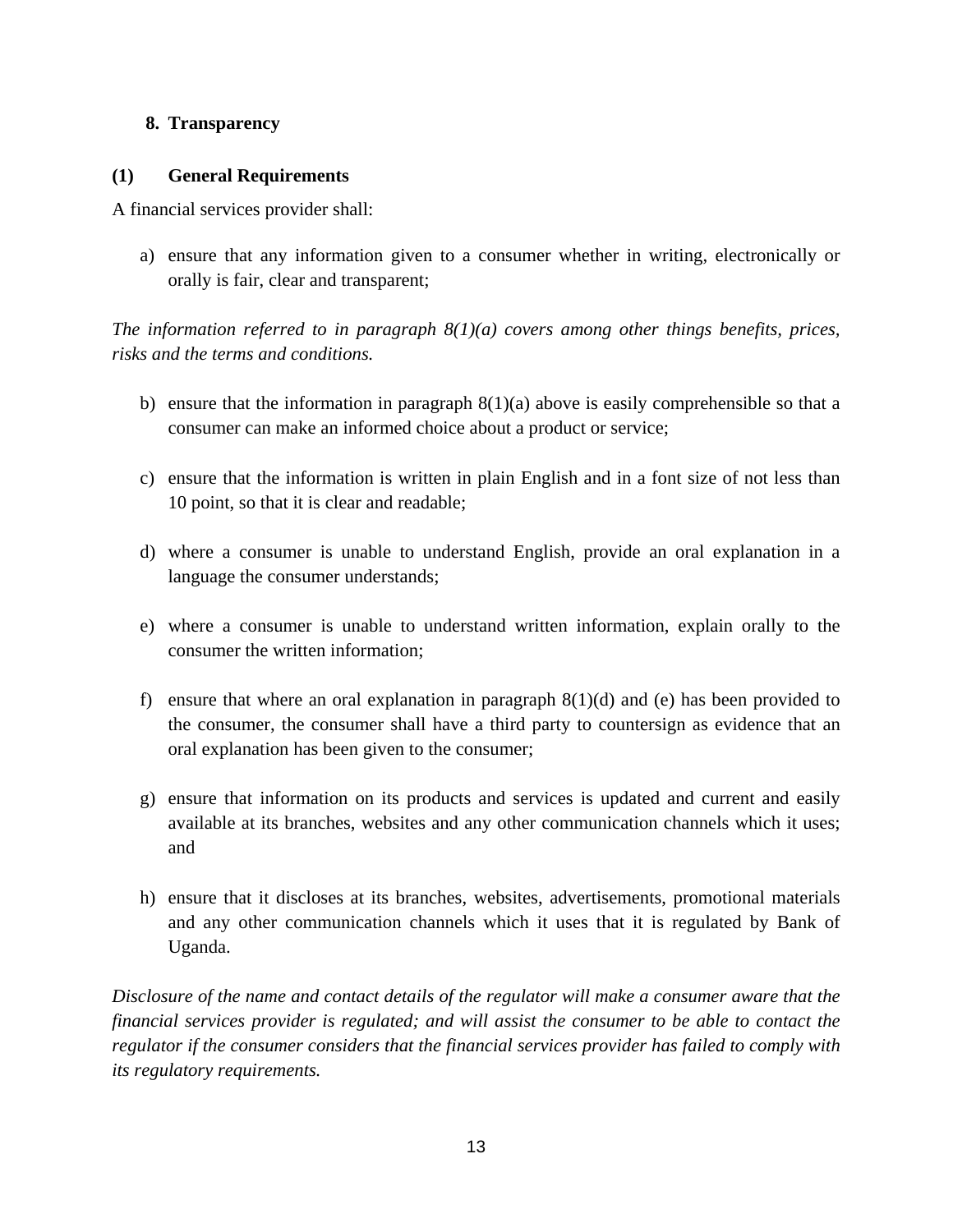## **(2) Key facts document**

A financial services provider shall ensure that contracts and other documentation relating to the financial products and services they provide are summarized in a key facts document written in plain language, setting out clearly and briefly all the key information relating to the product or service which a consumer is considering buying.

# **(3) Terms and Conditions**

The terms and conditions provided by a financial services provider shall highlight to a consumer the fees, charges, penalties, relevant interest rates and any other consumer liabilities or obligations in the use of the financial product or service.

## **(4) Disclosure of Interest Rates**

For both interest-bearing deposits and loans, a financial services provider shall prior to the consumer signing the contract:

- (a) inform the consumer of the term of the fixed deposit or loan;
- (b) inform the consumer of the charges, if any, for, and consequences of, prematurely terminating a fixed deposit or loan;
- (c) inform the consumer of whether the interest is fixed or variable;
- (d) give a consumer information on the applicable interest rates for the contracted period and the basis and frequency on which interest payments or deductions are to be made;
- (e) explain the method used to calculate interest rates;
- (f) disclose prominently the total amount of income the consumer shall receive on the fixed rate deposits of the consumer; and
- (g) disclose the total cost of credit.

# **(5) Fees and Charges**

- (a) A financial services provider shall, for all charges and fees to be levied:
	- (i) provide a consumer with a schedule of fees and charges (including commissions payable) for the product or service that a consumer has chosen;
	- (ii) display prominently its standard fees and charges at all its branches, promotional materials and any other communication channels which it uses;
	- (iii) inform a consumer, at the time the services or products are offered and on request, of the basis of charges for services rendered which are not subject to standard fees and charges; and
	- (iv) inform a consumer of any additional charges or expenses that a consumer has to pay, such as search fees to retrieve available past records.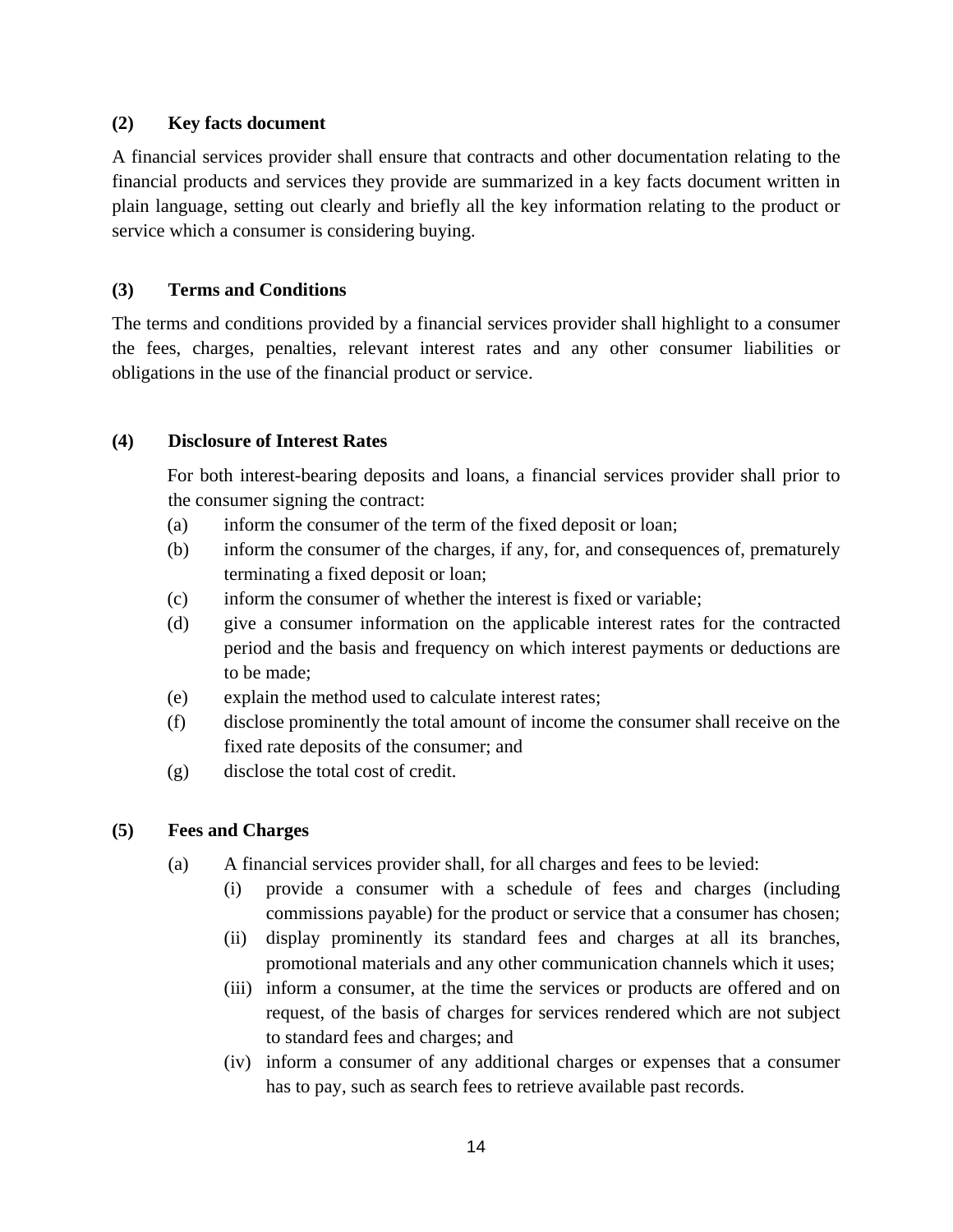- (b) Where third party fees and charges are involved, a financial services provider shall inform a consumer in advance of the relevant service or product and applicable fees and charges.
- (c) For the purposes of paragraph  $8(5)(b)$  above, third party fees and charges are fees and charges which are not levied directly by a financial services provider but arise when another financial services provider, agent or party is used.

### **(6) Marketing and Promotions**

- (a) A financial services provider shall ensure that all advertising and promotional materials are fair, clear and not misleading.
- (b) A financial services provider shall ensure that the information is written in plain language and in a font size of not less than 10 point.
- (c) All printed advertising and promotional materials for financial services which make a reference to an interest rate, shall include the total cost of credit and whether the interest rate is per annum or per month.
- (d) For the purposes of paragraph  $8(6)(c)$  above, the total cost of credit shall be more prominent than the other interest rates, fees or charges provided to the consumer.

*In deciding whether or not an advertisement or other marketing material is fair, clear and not misleading, the yardstick should be whether or not it is liable to be significantly unclear, misleading or otherwise unfair to consumers who are likely to have seen the material.* 

### **Part III**

#### **9. Complaints Handling and Consumer Recourse**

#### **(1) Scope**

With the exception of paragraph 9(5)(b), paragraph 9 of these Guidelines does not apply to alleged acts or omissions which occurred before [insert date on which the Guidelines will take effect].

*A complainant does not need to use any of the terms contained in paragraph 3 of these Guidelines, such as "act or omission by or on behalf of the provider", "financial loss", "material inconvenience" or "material distress". A financial services provider shall make a fair and balanced judgement about whether an expression of dissatisfaction is suggesting, in effect,*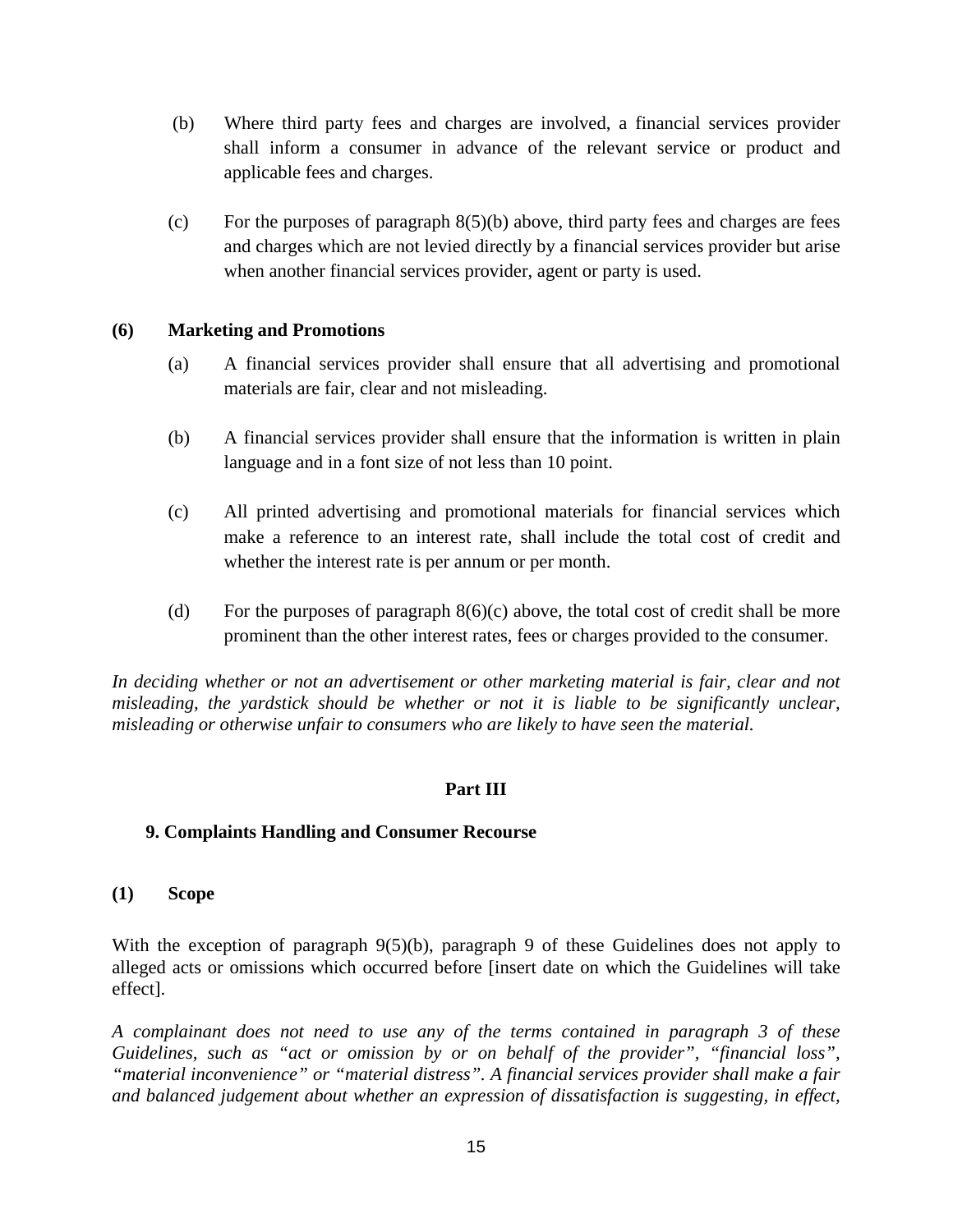*that financial loss, material inconvenience or material distress has occurred and that this is attributable to an act or omission by or on behalf of the financial services provider. In borderline cases, it shall err in favour of treating an expression of dissatisfaction as a complaint.* 

# **(2) Complaints procedures**

A financial services provider shall have in place and operate appropriate and effective procedures, which it has documented, for receiving, considering and responding to complaints.

*A consumer complaint provides important feedback and the financial services provider shall treat it seriously.* 

# **(3) Informing consumers about complaints-handling procedures**

A financial services provider shall ensure that information about its procedures for handling complaints is easily available at its branches, websites and any other communication channels which it uses.

# **(4) Investigating and determining complaints**

Once a complaint has been received by a financial services provider, the provider shall:

- (a) investigate the complaint competently, promptly and impartially;
- (b) assess fairly and promptly the subject matter of the complaint, whether the complaint should be upheld and what remedial action or redress (or both) may be appropriate;
- (c) offer any redress or remedial action which is appropriate;
- (d) explain to the complainant, in a way that is fair, clear and not misleading, its assessment of the complaint, its decision on it, and any offer of remedial action or redress; and
- (e) comply promptly with any offer of remedial action or redress which the complainant accepts.

*When assessing the track record of a financial services provider in investigating and determining complaints, Bank of Uganda will have regard to the quality and fairness of the provider's investigations and determinations and to the clarity of its written communications to complainants.*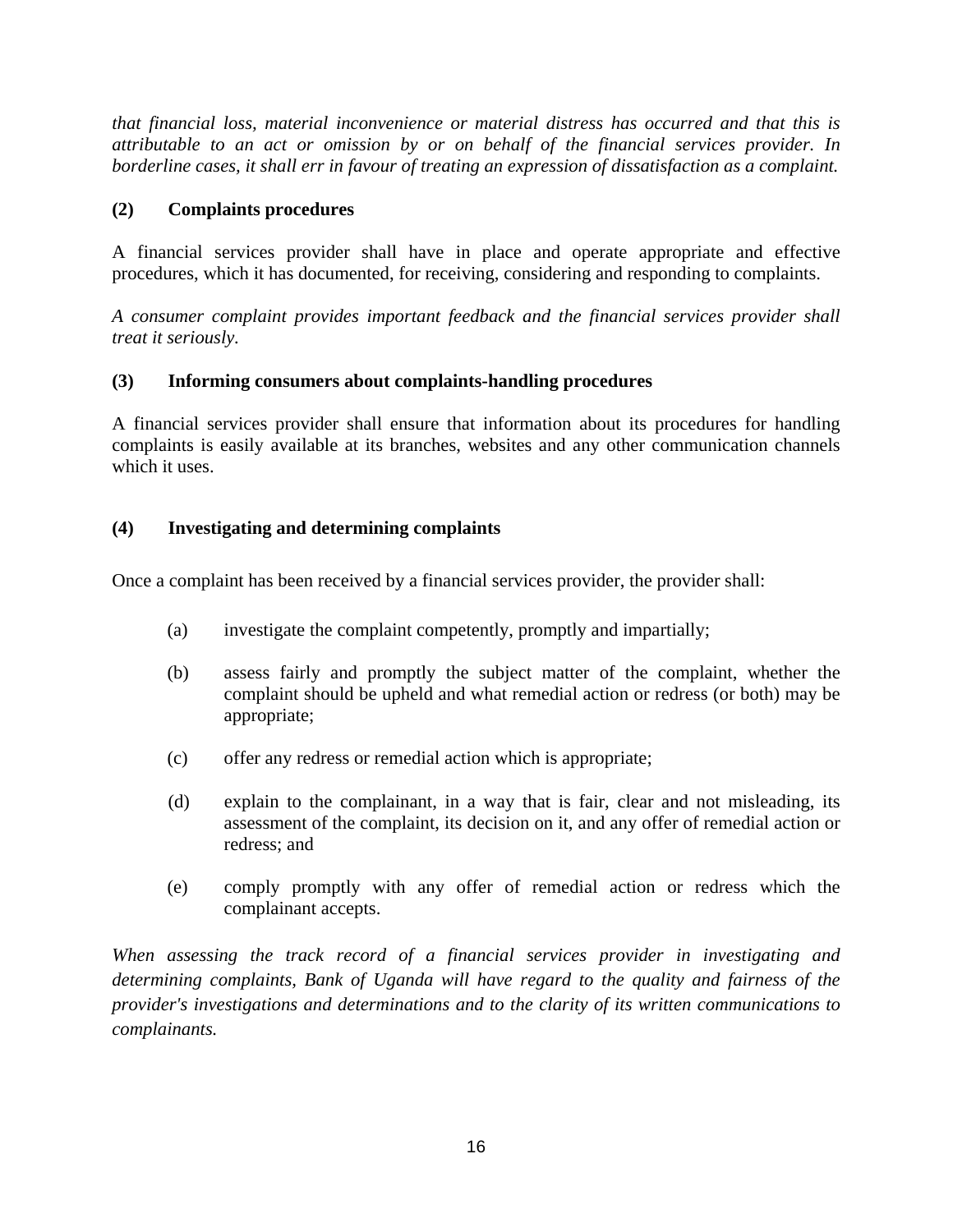## **(5) Keeping the complainant informed**

- (a) A financial services provider shall, on receiving a complaint, provide the complainant with a prompt written acknowledgement that it has received the complaint and is dealing with it. However, a financial services provider need not send a written acknowledgement where it resolves the complaint within three business days of receipt of the complaint.
- (b) For the purposes of paragraph 9(5)(a) above, a complaint is resolved where the complainant has indicated acceptance of a response from the financial services provider.
- (c) If a financial services provider decides not to investigate and determine a complaint because the alleged act or omission occurred before [insert date on which the Guidelines will take effect.], it shall explain to the complainant that the Bank of Uganda guidelines on complaints-handling do not apply to complaints which relate to alleged acts or omissions which occurred before [insert date on which the Guidelines will take effect].

## **(6) Time limit for resolving complaints**

A financial services provider shall send a final response to a complainant by the end of two weeks after it has received the complaint. However, if the complainant takes more than a week to reply to a written request by the financial services provider for further information, the additional time in excess of a week will not count for the purposes of the two weeks time limit.

*Bank of Uganda will have regard, when assessing a financial services provider's track record in investigating and determining complaints, to the clarity and reasonableness of requests which the provider has made to complainants for further information.* 

# **(7) Identifying and remedying recurring systemic problems**

A financial services provider shall put in place arrangements to ensure that, in handling complaints, it identifies and remedies any recurring or systemic problems by:

- (a) analysing the causes of individual complaints in order to identify any failings in processes, products or services; and
- (b) correcting any such failings.